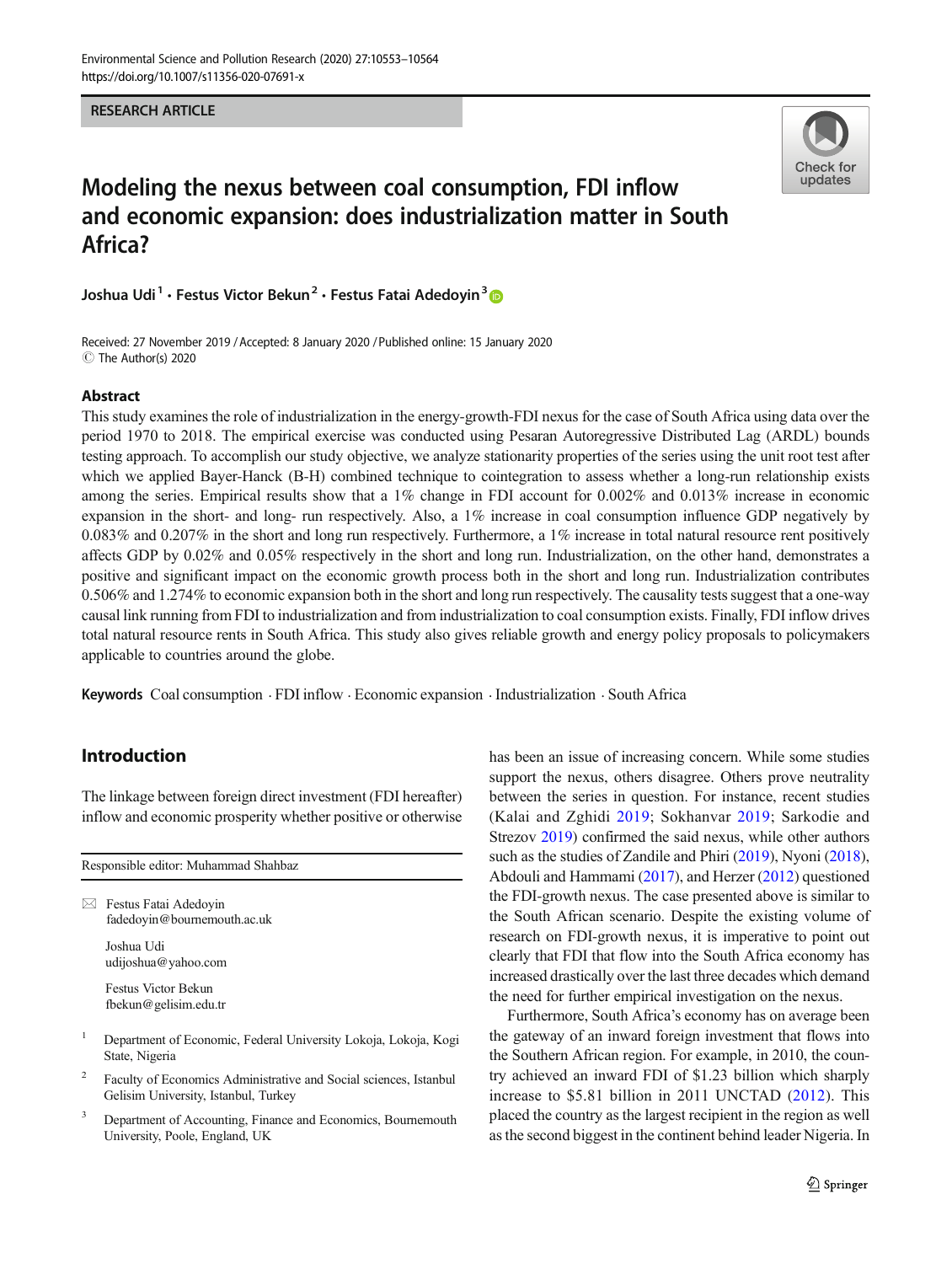2017, the FDI inflow to South Africa reversed to \$2.0 billion UNCTAD ([2018](#page-11-0)). The report further states that in 2018 the FDI inflow to the southern region experienced an increase by 13% to \$32 billion out of which South Africa achieved the largest shares of about \$5.3 which indicates a sharp increase compared with 2017. Note that initially, statistic indicates that the major investors of FDI in South Africa are UK economies (87%), Germany (6%), Asia (2.3%), developing economies (4%) (UNCTAD [2013](#page-11-0)). However, a consensus has not been established yet as regards the reality of the impact of FDI on economic growth. Prominent among the previous studies especially the most recent ones are Khobai et al. [\(2017\)](#page-10-0) and Tshepo ([2014](#page-11-0)) for South Africa.

Thus, this study stands out among other studies in term of scope as industrialization is incorporated in the functional model as a control variable for the first time in the case of South Africa. This became necessary because of two reasons: firstly, a report that South Africa is the largest industrialized economy in the Southern African region as well as the second largest in the continent after Egypt World Bank economic indicator (WDI [2017\)](#page-11-0). Secondly, attracting FDI is in part dependent on the conditions of the local firms as stress by the studies of Nunnenkamp and Spatz ([2003](#page-10-0)) and Singh and Jun [\(1999\)](#page-10-0). Therefore, this study sets out to achieve the followings: first, to investigate the causal effect of FDI on economic growth and to investigate the long-run relationship between the series. Second, to ascertain whether or not the claim made by Nunnenkamp and Spatz ([2003](#page-10-0)) and Singh and Jun [\(1999\)](#page-10-0) is a reality in South Africa. In addition to the above, the study set out to investigate the growth hypothesis which claims that coal consumption is a driver of economic prosperity.

Moreover, the current study strongly believes that this debate is still subject to a single country investigation. This claim is supported by the assertion made by Shahbaz et al. [\(2013\)](#page-10-0) who submit that the argument surrounding the coalled growth hypothesis is still very much an ongoing one particularly for a single country. The reason is that the previous studies are flooded with conflicting outcomes. For instance, studies (such as Bekun et al. [2019a,](#page-9-0) [b;](#page-9-0) Saint Akadiri et al. [2019\)](#page-10-0) supported the growth hypothesis for the South Africa economy consistent with Wang et al. ([2018](#page-11-0)), Sarkodie and Adams ([2018](#page-10-0)), and Ulucak and Bilgili ([2018](#page-11-0)). Other previous studies hold an inverse view claiming that economic expansion is the reason for the demand of coal usage (see Álvarez-Herránz et al. [2017](#page-9-0); Govindaraju and Tang [2013;](#page-10-0) Jinke et al. [2008](#page-10-0); Wolde-Rufael [2010\)](#page-11-0). Conclusively, this study went one more step further to include total natural resources rent as an additional variable to the model framework. The reason is no far-fetched from the fact that the South Africa economy will hardly survive without the natural sources.

The rest of the paper consist of section 2 review relevant literatures explaining the FDI-led growth hypothesis and the coal-led growth nexus couple with the various theories upon which the this study stands, while section 3 talks about the methodology and the functional model, the result from the findings are interpreted in section 4, and finally section 5 takes care of the concluding remarks and policy direction.

## Review of literature

Empirically, the FDI-led growth hypothesis is still very much subject to empirical verification as consensus is yet to be established for conclusion. While one side supports the acclaimed nexus, other opposes its reality. For instance, a recent study (Kalai and Zghidi [2019](#page-10-0)) carried on MENA economies using the dynamic Autoregressive Distributed Lag (ARDL) summarily confirmed a one-way causal link running from FDI inflow to economic expansion of the MENA economies. The finding of the study went further to establish longrun co-movement of the series of investigation. In a related study, Sokhanvar [\(2019\)](#page-11-0) investigates the said hypothesis for the European Union economies which are significant recipient of FDI inflow. The result from the finding proves that FDI inflow and tourism are determinant factor for economic expansion of the region. The study went further to adopt the impulse responses response function to complement the block exogeneity Wald test which revealed that the impact of FDI inflow is a mirage as the finding indicates a negative relationship between the variables (Fig. [1\)](#page-2-0).

Furthermore, Sarkodie and Strezov ([2019](#page-10-0)) studied the effect of FDI inflow, economic expansion, and energy consumption on greenhouse gas emission in the emerging economies. The finding confirmed the positive impact of only a clean FDI inflow that is free from posing environmental danger. In the case of South Africa, Sunde [\(2017](#page-11-0)) carried out a research on the relation between FDI inflow, export, and economic expansion using an ARDL approach. His findings show that both FDI inflow and export induced economic expansion. The granger causality test also indicates a one-way flow of causal effect running only from FDI inflow to economic progress. The study of Borensztein et al. [\(1998\)](#page-9-0) submits that the impact of FDI inflow on economic growth is favorable though dependent on the absorptive capacity of the host country. He further claimed that once a country achieved at least the threshold level, FDI inflow will natural spur economic acceleration. This is similar to the work of Gungor and Katircioglu ([2010\)](#page-10-0), Güngör and Ringim [\(2017\)](#page-10-0), Güngör et al. ([2014](#page-10-0)), and Tshepo [\(2014\)](#page-11-0). The work of Nistor [\(2014](#page-10-0)) confirmed the FDI and economic progress association for Romania.

Abbes et al. [\(2015](#page-9-0)) and Omri and Kahoulib [\(2013\)](#page-10-0) conducted a panel research comprising of 65 countries where the overall outcome indicates that FDI inflow is a key promoter of economic growth confirming the work of Tang et al. [\(2008\)](#page-11-0),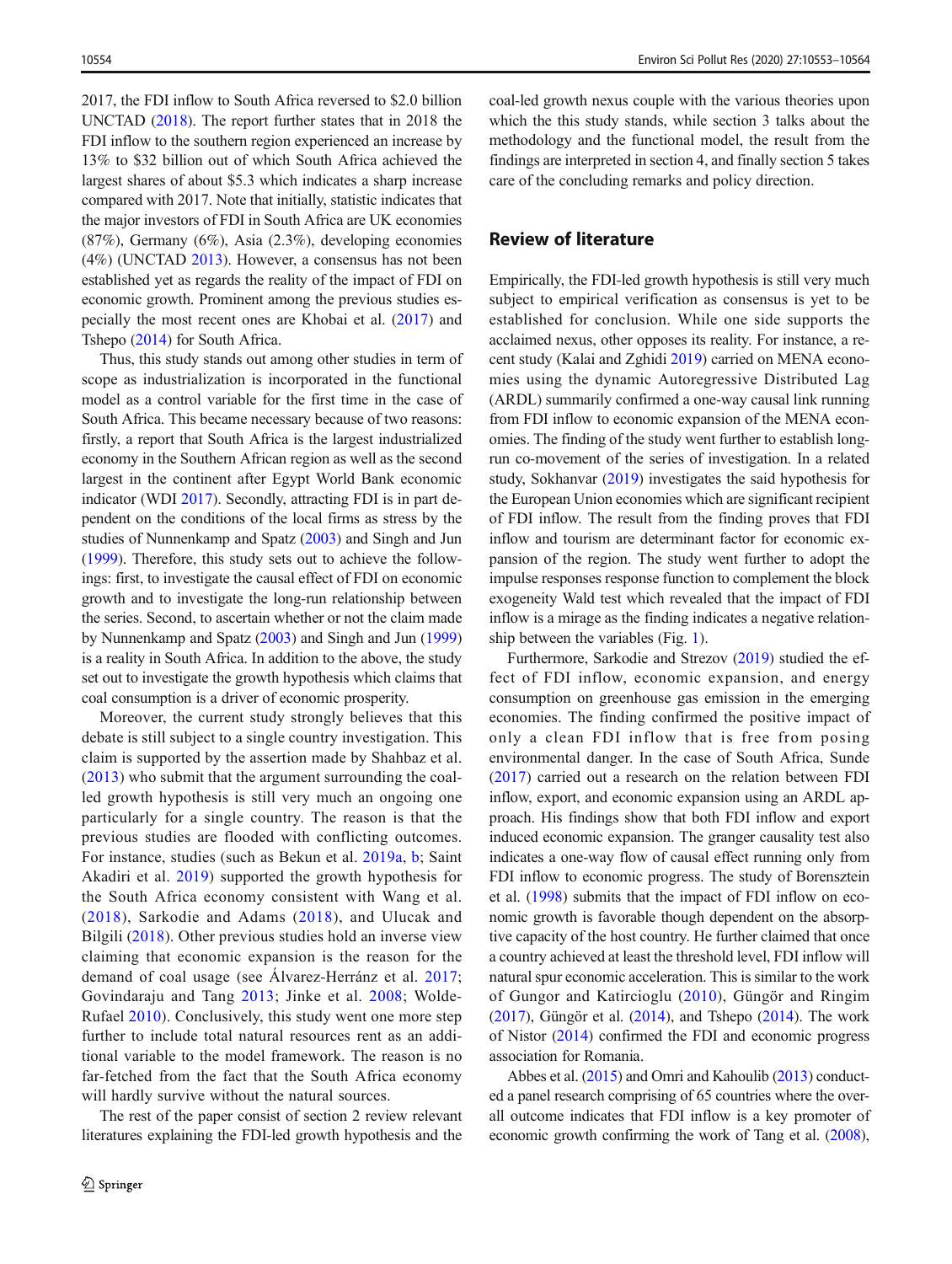<span id="page-2-0"></span>

Malikane and Chitambara [\(2017\)](#page-10-0), Zghidi et al. [\(2016\)](#page-11-0), Nasrin and Khan ([2016](#page-10-0)), Almfraji and Almsafir [\(2014\)](#page-9-0), Inekwe [\(2013](#page-10-0)), and Ayadi [\(2010\)](#page-9-0). Additionally, Adams [\(2009](#page-9-0)) submits that the relationship between FDI and economic growth is positive only in the long run. Abdouli and Hammami ([2017\)](#page-9-0) found a country-based rather general impact of FDI inflow on economic growth. Their findings confirm the FDI-growth nexus for the region of their interest with the exclusion of Egypt and Lebanon. This is similar to the work of Abdouli and Hammami [\(2017](#page-9-0)) in the case of the MENA countries. The work of Srinivasan et al. [\(2011](#page-11-0)) reveals a bidirectional link between FDI and economic growth for most of the SAARC countries with the exclusion of India where a unidirectional link was found. Their findings validate the works of Lee  $(2013)$  $(2013)$ .

Similarly, Shahbaz and Rahman [\(2012](#page-10-0)) investigated the effect of financial development, import, and FDI inflow in Pakistan, and found a cointegration between the variables. The study further asserts that all the variables with FDI inflow inclusive exert positive impact on economic expansion. Claassen et al. ([2011](#page-10-0)) and Carike et al. ([2012\)](#page-10-0) reveal evidence of a bidirectional link between FDI inflow and economic expansion. Secondly are the works of authors who question the FDI-growth nexus. For example, Nyoni [\(2018\)](#page-10-0) found that the impact of FDI on economic expansion of Zimbabwe is a fallacy. Zandile and Phiri ([2019](#page-11-0)) carried out research on the subject matter for Burkina Faso using ARDL bound test approach. The finding could not ascertain the impact of FDI inflow on economic expansion both directly and indirectly. Other studies with opposing view include Abdouli and Hammami [\(2017\)](#page-9-0) and Herzer [\(2012](#page-10-0)) for the MENA countries which revealed a negative connection between FDI inflow and economic progress in Egypt and Lebanon. Adams [\(2009\)](#page-9-0) shows a short-run negative impact of FDI on domestic investment. Other studies remain neutral as to whether or not FDI inflow drives economic growth (Flora and Agrawal [2014;](#page-10-0) Pandya and Sisombat [2017;](#page-10-0) Mehic et al. [2013\)](#page-10-0). Goh et al. ([2017](#page-10-0)) submit that on the overall, there is no evidence of the positive impact of FDI in the long run for the Asian economies, confirming the work of Mah [\(2010](#page-10-0)) and Khobai et al. ([2017\)](#page-10-0). Bezuidenhout [\(2009](#page-9-0)) proved that the perceived impact of FDI on economic growth is a fallacy for the southern Africa region.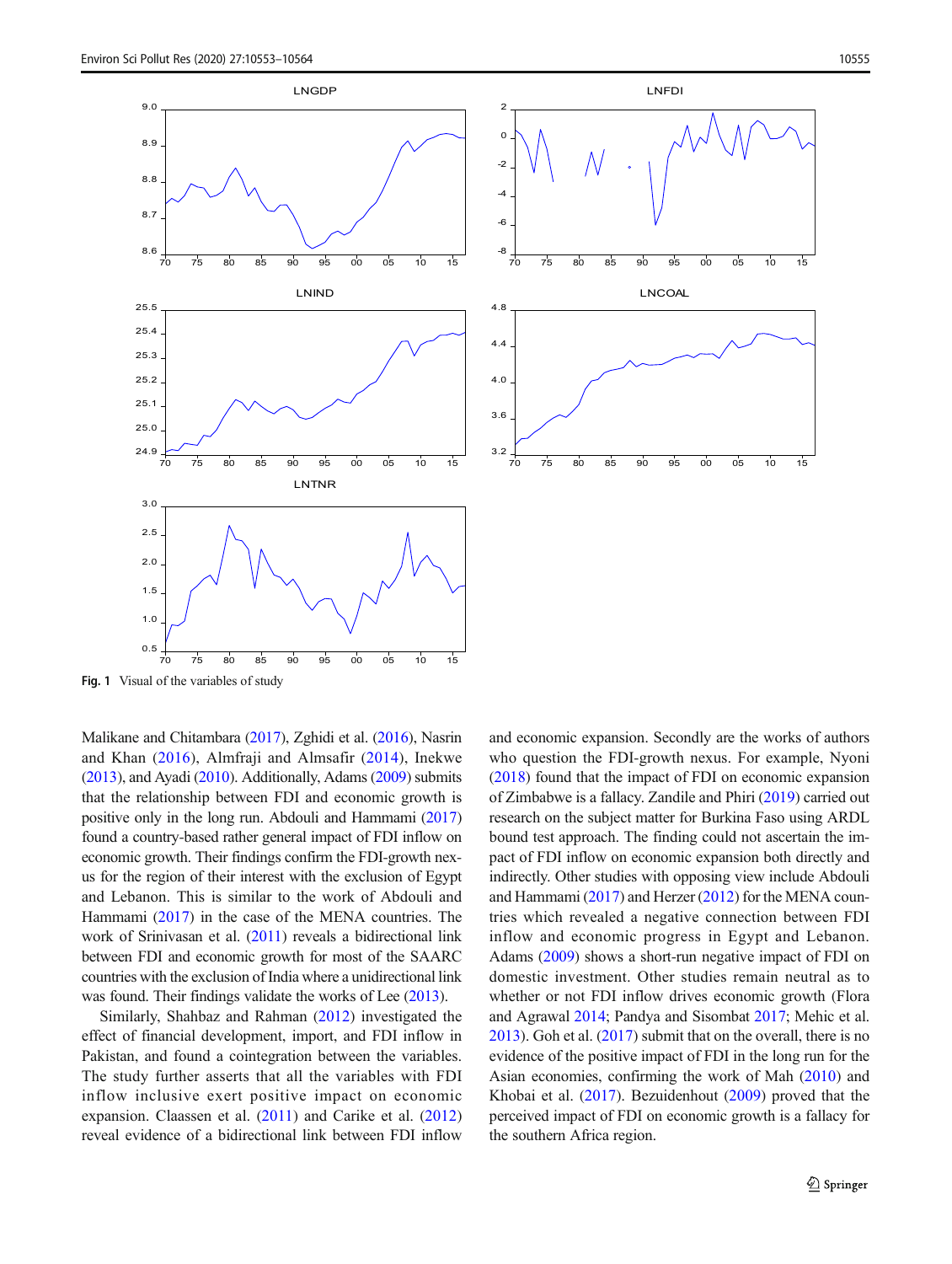Succinctly, the argument about the coal-led growth hypothesis is still ongoing because of the inability of the previous studied to establish concluding remark due to conflicting interest. Thus, there are studies that lent their view in support of the coal usage as a driver of economic expansion while others hold the opposite view. For example, among the studies that support this hypothesis is the work of Balsalobre-Lorente et al. [\(2018](#page-9-0)) who found that renewable electricity usage, natural resources, and energy innovation promoter of environmental quality extend enhances economic expansion in EU-5 economies. The study of Samir et al. [\(2018\)](#page-10-0) ascertains that transport energy consumption contributes significantly to economic progress in the study region and that the transport infrastructure is of immense benefit to the economies.

Also, the study of Adedoyin et al. ([2020](#page-9-0)) confirmed a twoway causal flow between energy usage and economic expansion and is consistent with the work of Shahbaz et al. [\(2013\)](#page-10-0) (other supporting studies include Akadiri et al. [2019](#page-9-0); Bekun et al. [2019a,](#page-9-0) [b;](#page-9-0) Saint Akadiri et al. [2019;](#page-10-0) Wang et al. [2018;](#page-11-0) Sarkodie and Adams [2018](#page-10-0); Ulucak and Bilgili [2018](#page-11-0); Bekun et al. [2019a,](#page-9-0) [b\)](#page-9-0). Alvarez-Herranz et al. [\(2017\)](#page-9-0) assert that at low-income level, increasing renewable energy sources will drive economic expansion accordingly. Secondly, some study advocates instead for conservative policy such Alvarez-Herranz et al. [\(2017](#page-9-0)) who assert that in the long run, increasing energy conservative policy will enhance environmental quality in the OECD economies and that energy innovation will become fully efficient only in the long term, similar to the work of Shahbaz et al. [\(2019\)](#page-10-0). He further confirmed a feedback interaction between economic expansion and carbon emission and between FDI and carbon emission in the study area. Other study which claimed that the demand for coal is driven by economic expansion includes Govindaraju and Tang [\(2013\)](#page-10-0), Jinke et al. ([2008](#page-10-0)), Wolde-Rufael [\(2010\)](#page-11-0), and Yuan et al. ([2008](#page-11-0)). The study of Alola and Alola [\(2019\)](#page-9-0) also confirmed a long-run relationship between the outlined variables under consideration.

## The theoretical link between FDI and economic growth

This study is premised on the widely known modernization and dependency theories to investigate the relation between FDI inflow and economic growth. Modernization theory asserts that the advancement of the economic process which is endogenous in nature is dependent on technological improvement and human capital development. According to this theory, the endogenous process required technological progress and human capital improvement which are the by-products of FDI inflow. This intuition is supported by the work of Pradhan  $(2002)$  and Li and Liu  $(2005)$  $(2005)$ .

Empirically, studies such as Kalai and Zghidi ([2019](#page-10-0)), Sokhanvar [\(2019\)](#page-11-0), and Sarkodie and Strezov ([2019](#page-10-0)) lent their support to the modernization theory. They believe that FDI inflow comes with its spillover effect in form technological transfer; human capital development is a key to economic expansion in the recipient economy particularly the developing ones. On the other hand, the dependency theory sees FDI inflow as an exogenous factor that plays a key role in reversing economic expansion. This theory maintains that FDI inflow is a mere attempt for exploiting the transitory economies by the developed countries rather than rendering economic or political assistance as perceived.

Furthermore, the theory claims that FDI inflow is targeted at keeping the developing economies under perpetual poverty to forestall a presumed competition. Adams ([2009](#page-9-0)) submits that FDI is a strong tool that facilitates crowding out effect on the host country investment, thus, a panacea for capital flight. Clark and Chan [\(1996](#page-10-0)) maintain that FDI normally leads to debt overhang for the developing countries as the creditor nations usually charge a very high-interest rate on external borrowing for which servicing normally deprive the domestic economy of the sources that would be injected into the productive sector of the economy. This claim is not without empirical back up (see Nyoni [2018;](#page-10-0) Zandile and Phiri [2019;](#page-11-0) Abdouli and Hammami [2017](#page-9-0); Herzer [2012](#page-10-0)). They conclude in their respective studies that the impact of FDI inflow on economic expansion of the host nation is a mirage.

Similarly, there are four hypotheses that explain the relation between coal usage and economic acceleration. The first hypothesis, known as the growth hypothesis, described the positive influence of coal consumption on economic growth. According to this hypothesis, coal consumption induces economic expansion in a one-way direction. This proposition is backed by empirical studies (such as Akadiri et al. [2019;](#page-9-0) Bekun et al. [2019a,](#page-9-0) [b](#page-9-0); Saint Akadiri et al. [2019;](#page-10-0) Wang et al. [2018;](#page-11-0) Sarkodie and Adams [2018](#page-10-0); Ulucak and Bilgili [2018;](#page-11-0) Bekun et al. [2019a](#page-9-0), [b](#page-9-0)). Bekun et al. ([2019a](#page-9-0), [b\)](#page-9-0) study the relationship between economic growth and coal consumption using the dynamic ARDL approach and found cointegration between the variables. They also confirmed that economic expansion is one of the consequences of coal usage in South Africa. Secondly, the conservation hypothesis holds the opposite view. This asserts that economic advancement induces the demand for coal consumption for power generation. This hypothesis maintained that coal consumption depend on the rate of economic expansion.

Álvarez-Herránz et al. ([2017\)](#page-9-0), Govindaraju and Tang [\(2013\)](#page-10-0), Jinke et al. [\(2008\)](#page-10-0), Wolde-Rufael ([2010](#page-11-0)), and Yuan et al. ([2008](#page-11-0)) established evidences in their respective studies in support of this hypothesis. On the other hand, the feedback hypothesis opines that there is a mutual interaction between coal consumption and economic progress which discourages the adoption of conservation policy as supported by the empirical work of Wolde-Rufael ([2010](#page-11-0)), Yuan et al. [\(2008\)](#page-11-0), and Yoo [\(2006](#page-11-0)). Finally, the neutrality hypothesis stressed that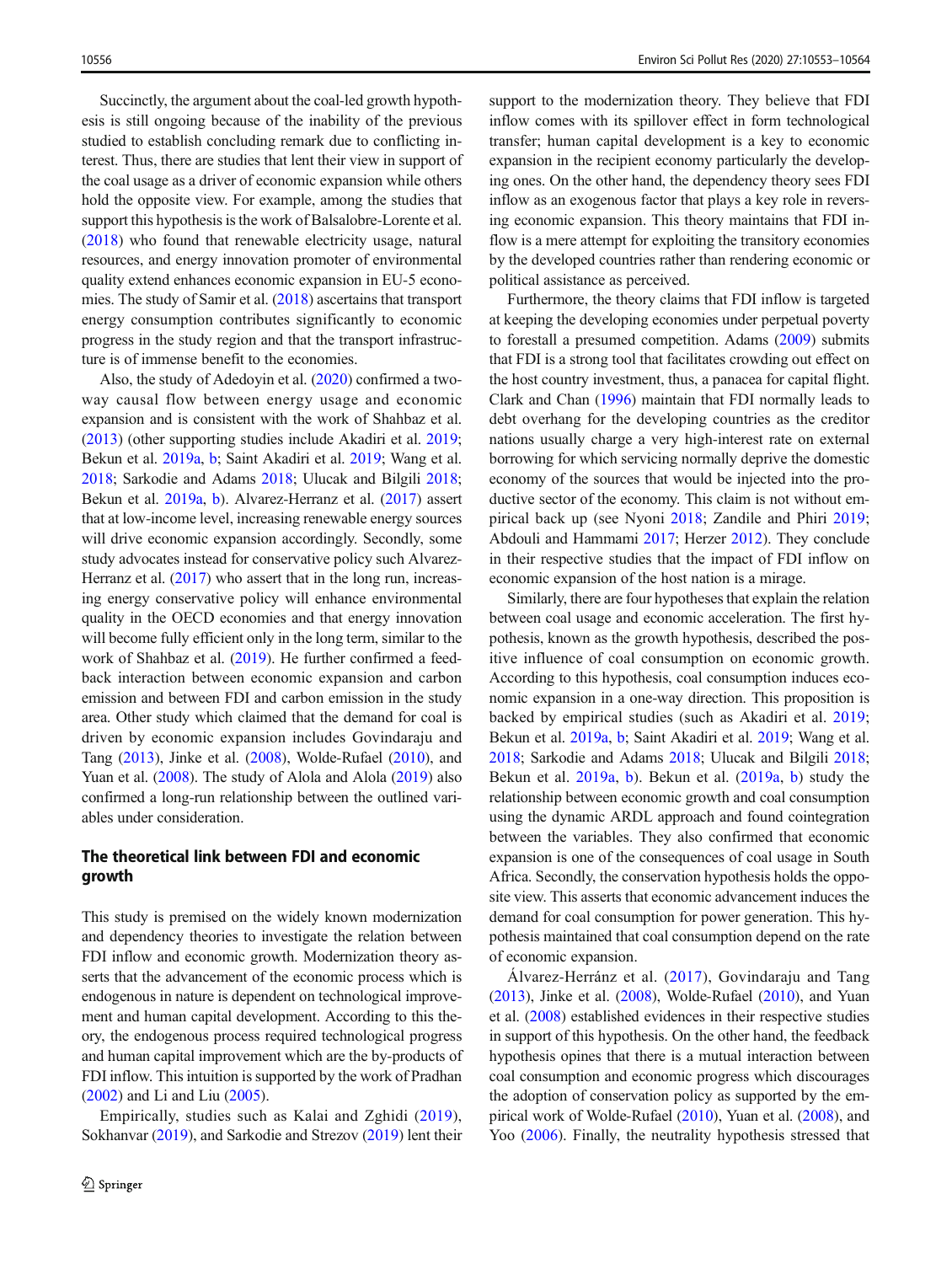impact of coal consumption on economic growth could not be established, thus remained unaccountable. This proposition is also support by some empirical claims such as Wolde-Rufael [\(2009\)](#page-11-0), Ziramba [\(2009\)](#page-11-0), Jinke et al. ([2008](#page-10-0)), and Fatai et al. [\(2004\)](#page-10-0). According to them, the impact of coal consumption on economic progress is never felt.

#### Data and methodology

This study intends to investigate the relationship between FDI inflow and economic expansion in South Africa using data within the time frame 1970 to 2018. The variables of incorporated in the model include real GDP which stands for economic prosperity, net inward FDI, industrialization (IND) measured by the total number of industries, coal consumption measured in metric tons, and total natural sources rent (TNR). This data is extraction of the World Bank database and is transformed into their natural log form to ascertain the growth level of the series. The functional model consists of five variables which include GDP, FDI, IND, coal consumption, and total natural resource rent (TNR) as explained above. It implies that economic growth (GDP) is the function of FDI inflow, industrialization (IND), coal consumption, and total natural resource rent (TNR).

These variables were carefully selected considering the significant role played by energy generated through coal usage to foster the economic fortune of South Africa. For instance, coal use generates the highest energy for power supply which by extension should promote the course of economic expansion because no sector of the economy could operate effectively and efficiently without power supply. Coal alone accounts for 95% of the total energy generated in South Africa World Bank development indicator (2007 and 2008). It implies that coal usage is a key factor in the equation of economic advancement in South Africa. This applies to the total natural resource rent (TNR) factor as the nation is known to be rich in terms of natural endowments such as platinum and goal which form the major export of the economy. Similarly, industrialization and FDI inflow are also a critical factor in the economic fortune of South Africa. South Africa has been the gateway of the inward FDI that flows to sub-Saharan Africa as well as second in Africa UNCTAD [\(2013\)](#page-11-0). The report of the World Bank indicator (2018) shows that South Africa is ranked the 38th top in the world and second largest in Africa shore in terms of industrialization. These unique characteristics favor the enclosure of these variables in the model to undertake this study. Thus, the econometric model of the study is given as follows:

$$
RGDP = f(FDI, IND, COAL, TNR)
$$
\n(1)

$$
LnGDP = \beta_0 + \beta_1 LnFDI + \beta_2 LnIND + \beta_3 LnCOAL
$$

$$
+ \beta_4 LnTNR + \mu_t
$$
 (2)

where the B represents the intercept of the model, while  $B_1$  and  $B<sub>2</sub>$  are parameter estimates which stand for the elasticity value or coefficient of FDI and industrialization (IND).

#### ARDL bounds testing to cointegration

The choice of this study to adopt the ARDL bound testing to cointegration as developed by Pesaran et al. [\(2001\)](#page-10-0) became necessary because of its dynamic applicability irrespective of the nature of the integration of the series. This is the advantage that ARDL has over the traditional method in use. Pesaran et at. [\(2001](#page-10-0)) went further to note that another advantage of ARDL over other method is that it carries out a dual estimation; first, it estimates both the short- and long-run interaction between the variable of the functional model, and secondly, it investigates the causal effect existing between the series.

Thus, the formula is presented below:

$$
\Delta Z = \mu_0 + \mu_1 t + \lambda_1 \delta_{t-1} + \sum_{i=1}^k \delta_1 \nu_{it-1} + \sum_{j=1}^n \varphi_j \Delta Z_{t-j} + \sum_{i=1}^k \sum_{j=1}^n \phi_{ij} \Delta V_{it-j} + \gamma D_t + \mu_t
$$
(3)

where  $v_t$  estimate vector and D accounts for breakpoint as an exogenous variable. The hypothesis of the bound using  $f$ -statistic is stated below:

$$
H_0: \delta_1 = \delta_2 = \dots = \delta_{K+2} = 0
$$
  
 
$$
H_1: \delta_1 \neq \delta_2 \neq \dots \neq \delta_{K+2} \neq 0
$$

Thus, the rejection of  $H_0$  indicates evidence of long-run equilibrium between the series and revise is the case.

## Bayer and Hanck combined technique to cointegration

The econometrics literature has well-documented methodologies to cointegration relationship among variables of interest in the last decades. One of the most recent is the Bayer and Hanck ([2013\)](#page-9-0) methodology. The Bayer-Hanck (B-H) techniques have circumvented for the pitfalls of previously known single and multiple cointegration test (Engle and Granger [1987;](#page-10-0) Johansen and Juselius [1990;](#page-10-0) Phillips and Ouliaris [1990](#page-10-0)). The B-H test combined the individual statistics of Boswijk and Banerjee test and Johansen, Engle, and Granger test to form the B-H combined test statistics. This ability makes the test more powerful and robust, and estimates more reliable for decision framework. The B-H formula is presented below:

$$
EG \text{-}JOH = -2[\log(P_{roEG}) + (P_{roJOH})]
$$
\n(4)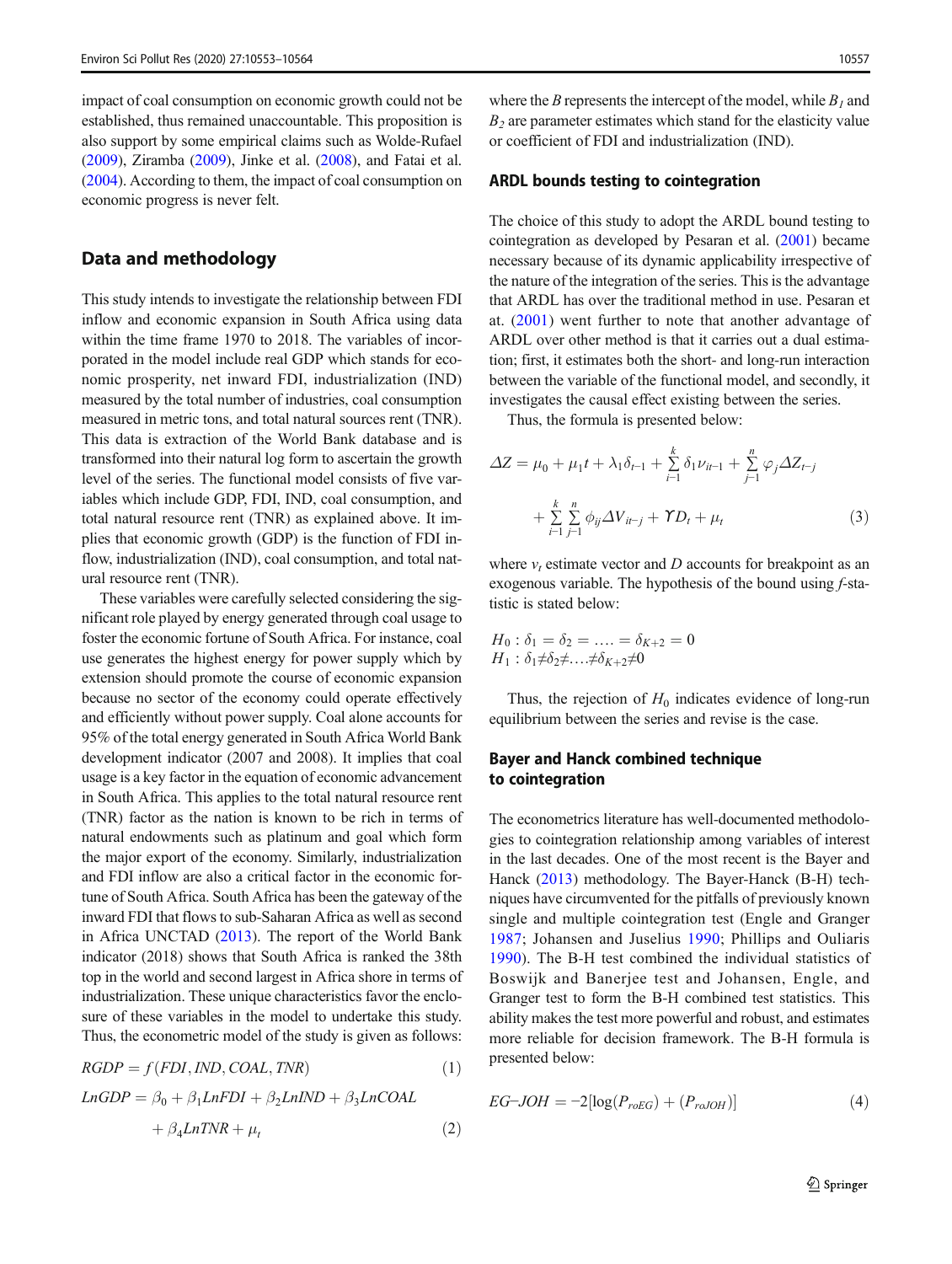EG-JOH-BO-BDM = 
$$
-2 \left[ \log \left( (P_{roEG}) + (P_{roJOH}) + (P_{roBOM}) + (P_{roBOM}) \right) \right]
$$
 (5)

h

where,  $P_{roEG}$ ,  $P_{roJOH}$ ,  $P_{roBO}$  and  $P_{roBDM}$  are the individual test probability test statistics as earlier mentioned. The null hypothesis of the B-H test is no cointegration. Thus, rejection of the null indicates presence of the equilibrium relationship among investigated series.

#### Causality test

Granger [\(1969\)](#page-10-0) attempted for the first time to determine the causal link between the series in a clear and simple term. Thus, a time series  $(X)$  is considered to granger cause another time series  $(Y)$  if the predicted error of current Y declines by using past values of  $X$  in addition to past values of  $Y$ . Conducting Granger causality with a non-stationary data could cause spurious regression, thus, resulting to a misleading conclusion. Stock and Watson ([1988](#page-11-0)) assert that subjecting nonstationary series to causality test could lead to spurious regression for which the result could be misleading. Thus, going by the position of Engle and Granger [\(1987\)](#page-10-0), this study adopted ADF and PP unit root tests for the series of interest which all series were confirmed to be stationary. Thus, the causal relationship of the series is conducted with all sense of accuracy. Similarly, the model was subjected to major diagnostic test such as a stability test by adopting the CUSUM and CUSUMSQ. Heteroscedasticity, normality and autocorrelation tests were estimated to confirm the robustness of the model all in an attempt to avoid the misleading result.

## Preliminary analysis

This section presents the preliminary test proceeding with the graph of the series indicating how the series are trended, followed by the summary statistic and correlation coefficient matrix. The summary statistic in Table 1 proved that industrialization has a larger average comparatively. The level of dispersion of the variables from their mean is empirically evidently as indicated by their standard deviation. The Jarque-Bera indicates a scenario of the overall normal distribution of the variables under study. Furthermore, Table 2 presents the correlation coefficient matrix results which show, on the average, a strong correlation between the series of interest. Interestingly, the two strongest connections exist between industrialization and economic prosperity, and between coal usage and industrialization, which is in line with economic intuition as expected Table [3](#page-6-0).

Table [4](#page-7-0) presents the results from the ADF and PP unit root tests, which shows that series were stationary at level except for industrialization and GDP. FDI is stationary at level.

Table 1 Summary statistics of underlined variables

|                 | LNGDP    | LNFDI      | <b>LNIND</b> | LNCOAL LNTNR |         |
|-----------------|----------|------------|--------------|--------------|---------|
| Mean            | 8.7815   | $-0.6769$  | 25.1698      | 4.1675       | 1.5830  |
| Median          | 8.7753   | $-0.5269$  | 25.1288      | 4.2827       | 1.5888  |
| Maximum         | 8.9336   | 1.7882     | 25.4077      | 4.5414       | 2.5600  |
| Minimum         | 8.6157   | $-5.9931$  | 24.9116      | 3.3088       | 0.6503  |
| Std. dev.       | 0.1034   | 1.5855     | 0.1622       | 0.3701       | 0.4494  |
| <b>Skewness</b> | 0.0573   | $-1.3647$  | 0.0659       | $-1.2052$    | 0.1585  |
| Kurtosis        | 1.7558   | 5.2970     | 1.7768       | 3.1228       | 2.6974  |
| Jarque-Bera     | 2.5369   | 20.6790    | 2.4596       | 9.4664       | 0.3121  |
| Probability     | 0.2812   | 0.0000     | 0.2923       | 0.0088       | 0.8555  |
| Sum             | 342.4798 | $-26,4001$ | 981.6241     | 162.5335     | 61.7407 |
| Sum sq. dev.    | 0.4066   | 95.5272    | 0.9995       | 5.2047       | 7.6734  |
| Observations    | 39       | 39         | 39           | 39           | 39      |
|                 |          |            |              |              |         |

Variables are in their natural log form

However, stationarity was established at 1% degree of freedom for all variables after the series were differenced at first instanced for both ADF and PP tests. Thus, the overall outcome signified a mixed order of stationarity which informed the study to adopt the ARDL bound test as the most suitable method. The model was found to homoscedastic in nature with no case of serial correlation. The Ramsey reset test confirmed the validity of the model specification. While results from CUSUM and CUSUMSQ presented in Figs. [2](#page-7-0) and [3](#page-8-0) show the stability of the functional model since the blue line falls within the accepted margin of 5% level of significance (Okunola [2016](#page-10-0)).

## Empirical interpretation and discussion

This section presents the main empirical result starting with the dynamic ARDL bounds test presented in Table [4](#page-7-0) which reveals that FDI inflow influences economic growth positively in an insignificant way in the short run. But the tight changes in the long run where FDI exerts a positive and significant impact on economic prosperity. Statistically, a 1% change in FDI accounts for about 0.002% and 0.001% transformation in

Table 2 Correlation coefficient matrix analysis

| Observations           | GDP        | <b>FDI</b> | <b>IND</b> | COAL  | TNR   |
|------------------------|------------|------------|------------|-------|-------|
| GDP                    | 1.000      |            |            |       |       |
| FDI                    | 0.229      | 1.000      |            |       |       |
| $\mathbb{N}\mathbb{D}$ | $0.756***$ | $0.351**$  | 1.000      |       |       |
| COAL                   | $0.369***$ | $0.348**$  | $0.864***$ | 1.000 |       |
| TNR                    | $0.452***$ | $-0.078$   | $0.259**$  | 0.099 | 1.000 |
|                        |            |            |            |       |       |

Series are in their level form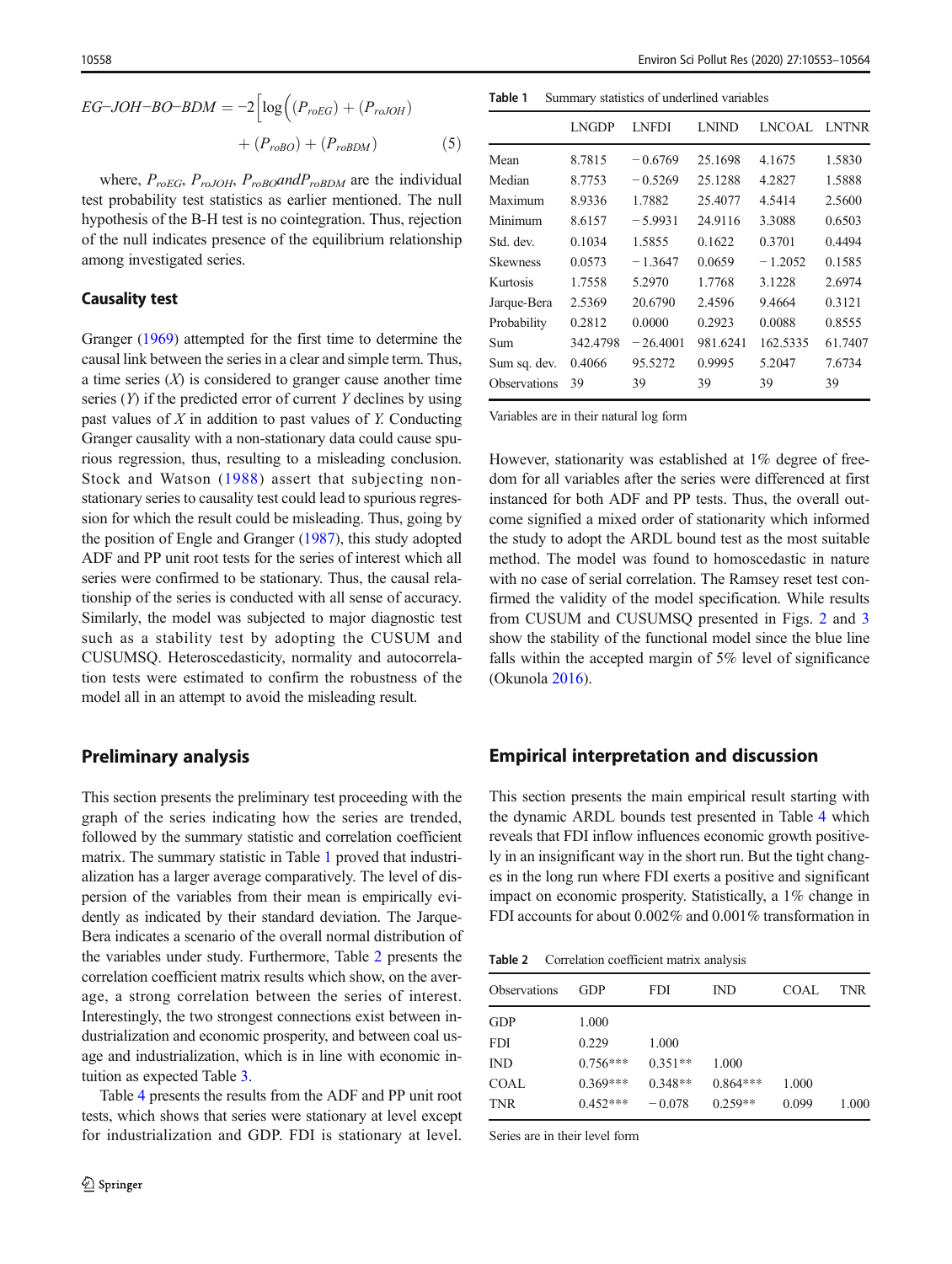<span id="page-6-0"></span>Table 3 Non-stationary results

| Level form         | <b>LNGDP</b> | <b>LNFDI</b> | <b>LNIND</b> | LNCOAL       | <b>LNTNR</b>  |
|--------------------|--------------|--------------|--------------|--------------|---------------|
| $\tau_T(ADF)$      | $-1.384$     | $-3.906**$   | $-1.551$     | $-1.039$     | $-2.834$      |
| $\tau_{\mu}$ (ADF) | 0.874        | $-3.575**$   | $-0.344$     | $-3.165**$   | $-2.955**$    |
| $\tau$ (ADF)       | 0.599        | $3.303***$   | 2.968        | 2.871        | $-0.253$      |
| $\tau_T$ (PP)      | $-1.073$     | $-3.781**$   | $-1.763$     | $-0.943$     | $-2.774$      |
| $\tau_{\mu}$ (PP)  | 0.605        | $-3.475**$   | $-0.394$     | $-3.321**$   | $-2.927**$    |
| $\tau$ (PP)        | 0.855        | $-3.100***$  | 2.796        | 2.551        | $-0.098$      |
| First difference   | <b>LNGDP</b> | <b>LNFDI</b> | <b>LNFDI</b> | <b>LNURB</b> | <b>LNCOAL</b> |
| $\tau_T$ (ADF)     | $-4.355***$  | $-4.524***$  | $-5.837***$  | $-6.867***$  | $-0.8.139***$ |
| $\tau_{\mu}$ (ADF) | $-4.265***$  | $-8.182***$  | $-5.899***$  | $-5.934***$  | $-8.121***$   |
| $\tau$ (ADF)       | $-4.253***$  | $-8.305***$  | $-5.156***$  | $-5.185***$  | $-8.185***$   |
| $\tau_T$ (PP)      | $-4.301***$  | $-8.458***$  | $-5.839***$  | $-6.903***$  | $-8.139***$   |
| $\tau_{\mu}$ (PP)  | $-4.258***$  | $-8.606***$  | $-5.902***$  | $-5.934***$  | $-8.143***$   |
| $\tau$ (PP)        | $-4.243***$  | $-8.706***$  | $-5.215***$  | $-5.205***$  | $-8.208***$   |
|                    |              |              |              |              |               |

\*\*\*Significance at 0.01

\*\*Significance at 0.05

economic expansion in the short-long distance. This implies that the benefits of the investor flowing into the economy will be realized only in the long after successful conversion of their potential into economic gain which should be noted by the authority concern.

Industrialization, on the other hand, demonstrates a positive and significant impact on the growth process both in the short and long run. Industrialization contributes 0.506% and 1.274% to economic expansion both in the short and long run respectively as consequences of its 1% change. This implies that embarking on industrial development will not just produce an immediate positive benefit to economic prosperity but also serve as a strong pillar for achieving economic expansion in the future. The government of South African should strive to partner with the private sectors to set the nation on the fast track of industrialization as one sure way of achieving economic expansion.

Furthermore, the findings prove that coal consumption exerts a significant negative impact on GDP both in the present and future term. A per-cent increase in the consumption of coal will influence GDP negatively by 0.083% and 0.207%. This is not surprising as coal usage empirically proves to be an emitter of carbon which could be harmful to the environment and by extension to the economic expansion. Similarly, TNR exhibit positive and significant influence on economic prosperity both in the short run and in the distance future accounting for about 0.02% and 0.05% respectively. This is consistent with our expectation as natural deposits in South Africa are a formidable force behind the economic fortune of the country. South Africa economy is highly rich ranking top in natural resources in Africa, notable among them are platinum and goal. Thus, the gains from these deposits must be injected particularly into the productive sector to help generates economic expansion. Finally, results further show that it takes about 39% for the GDP to adjust to a stable point every year through the influence of the regressors. Finally, Table [5](#page-8-0) renders the recent and novel Bayer and Hanck [\(2013\)](#page-9-0) combined cointegration test, rejecting the null of no cointegration. Similarly, the ARDL bound tests from *f*-stat and *t*-bound tests as presented in Table [6](#page-9-0) show that we reject the null hypothesis at 10, 5, 2.5, and 1% respectively and conclude that the variables converge in the long run.

Table [6](#page-9-0) represents the result from Granger causality test which indicates a unidirectional link between FDI inflow and economic prosperity confirming the FDI induced economic expansion hypothesis as supported by the work of Sarkodie and Strezov [\(2019\)](#page-10-0), Pradhan et al. [\(2019\)](#page-10-0), and Tshepo [\(2014](#page-11-0)). This implies that FDI inflow is a key player in the growth equation of South Africa; thus, the authority concern should carefully consider putting in place macroeconomic measures such as tax exemption, a free license that would woo new investor into the economy. The result reveals a striking outcome, a non-causal relationship between industrialization and economic expansion.

The empirical finding further reveals a one-way link only from coal consumption to economic expansion consistent with growth hypothesis and some empirical studies (Bekun et al. [2019a](#page-9-0), [b;](#page-9-0) Wolde-Rufael [2009](#page-11-0)). It is worth noting that conservation policy will be harmful to the economic expansion of South Africa. Instead, a well-articulated coalintensive policy which encourages the consumption of coal as an alternative source of energy will benefit and set the economy on a path to achieving quick economic advancement. Interestingly, the findings prove that only TNR drives GDP following our a priori expectation. This suggests that natural endowments in South Africa are a blessing and act as an agent of economic transformation rather than a curse. The authority concern should carefully indulge in harnessing the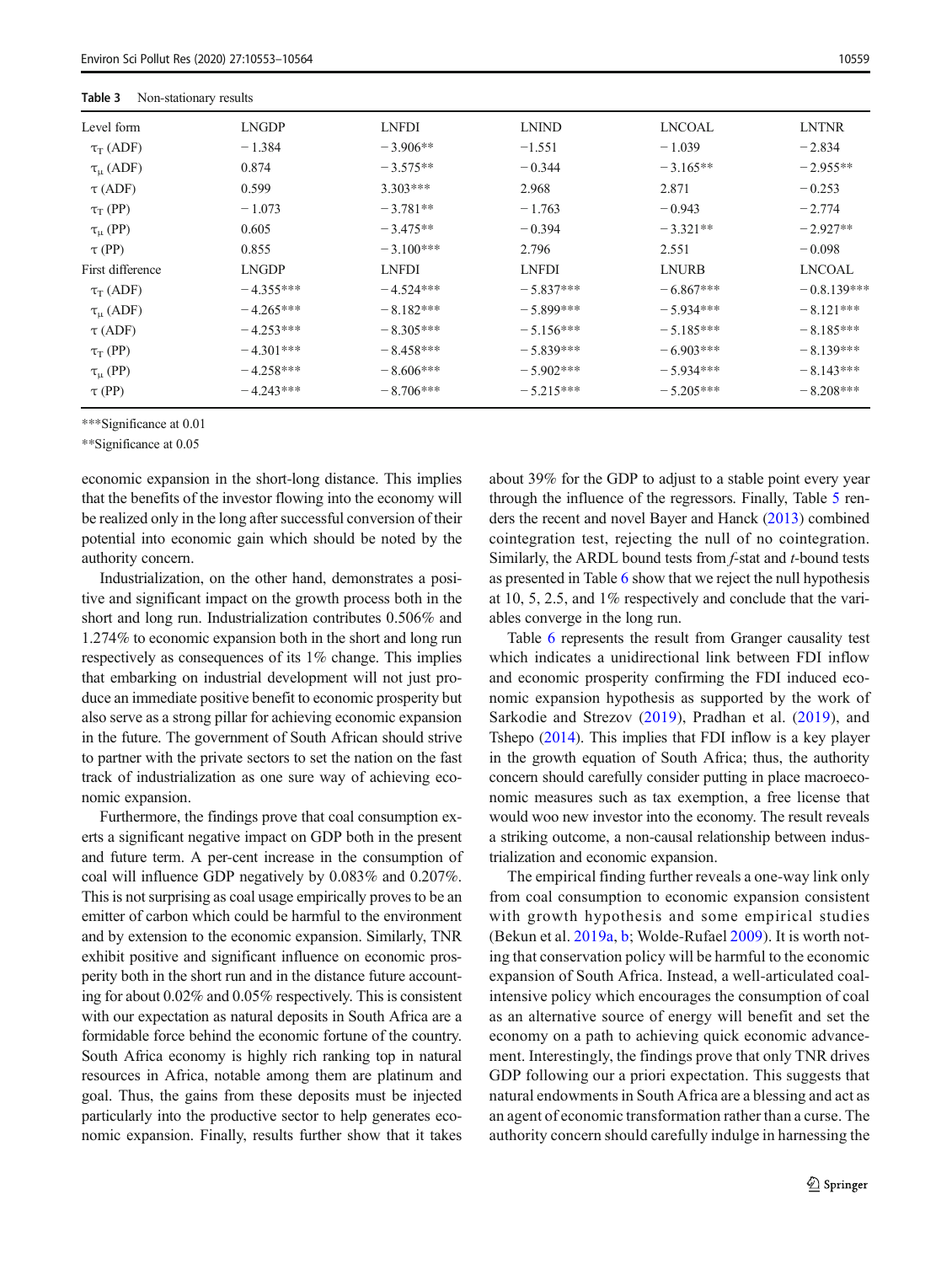| Variables        | Coefficient         | SЕ          | <i>t</i> -statistic | $P$ value |
|------------------|---------------------|-------------|---------------------|-----------|
| Short run        |                     |             |                     |           |
| <b>FDI</b>       | 0.002               | 0.002       | 1.027               | 0.317     |
| IND              | $0.506***$          | 0.075       | 6.789               | 0.000     |
| <b>COAL</b>      | $-0.083***$         | 0.024       | $-3.371$            | 0.003     |
| TNR              | $0.019**$           | 0.009       | 2.042               | 0.055     |
| <b>ECT</b>       | $-0.39***$          | 0.042       | $-9.569$            | 0.000     |
| Long run         |                     |             |                     |           |
| <b>FDI</b>       | $0.013**$           | 0.006       | 2.101               | 0.049     |
| <b>IND</b>       | $1.274***$          | 0.159       | 8.039               | 0.000     |
| <b>COAL</b>      | $-0.207***$         | 0.046       | $-4.524$            | 0.000     |
| <b>TNR</b>       | 0.046               | 0.021       | 2.226               | 0.038     |
| Diagnostic tests |                     |             |                     |           |
| <b>Tests</b>     | <i>f</i> -statistic | Prob. value |                     |           |
| $\chi^2$ SERIAL  | 0.354               | 0.705       | f(2,28)             |           |
| $\chi^2$ WHITE   | 1.693               | 0.181       | f(26,11)            |           |
| $\chi^2$ RAMSEY  | 1.357               | 0.254       | f(1,29)             |           |

<span id="page-7-0"></span>Table 4 ARDL long- and short-run result. Model:  $RGDP = f (FDI,$ IND, COAL, TNR)

\*1% level

\*\*5% level

\*\*\*10% level

natural deposits in the nation and to make judicious use of the earnings thereof to improve economic expansion which by extension should better the lives of the citizenry.

Another outcome shows a two-way interaction between FDI inflow and coal consumption. Coal consumption could influence FDI indirectly in the form of power generation and supply to power the smooth operation of foreign firms. On the other hand, foreign firms could trigger the derived demand for coal consumption through energy demand. Similarly, a twoway causal effect exists between FDI inflow and TNR in line with our initial expectation. This suggests that the natural

Fig. 2 CUSUM

riches of South Africa such as platinum and goal are the strong determinants of FDI that flow into the economy. Claassen et al. [\(2011](#page-10-0)) and Carike et al. ([2012](#page-10-0)) both posit that in the developing economies particularly Africa, most of the FDI flows in in the form of technological diffusion to harness the natural endowments.

Further findings prove a one-way causal link running only from FDI to industrialization contradicting our a priori expectation and are supported by past studies (Nunnenkamp and Spatz [2003,](#page-10-0) Singh and Jun [1999](#page-10-0)). This suggests that the condition of local industry in South Africa does not play any role in wooing investor into the economy, rather the spillover influence of FDI inflow such as technological diffusion help drive the local industries to maturity. According to the findings from this study, what determines the inflow of FDI into the country is natural resources and coal consumption which is educative to the authority concern.

A one-way link exists from industrialization to coal consumption which implies that the operation of the industrial sector causes an increase in the derived demand for coal consumption through the demand for power supply. The more industry expands the more demand for the power supply, thus, increase demand for coal usage. This is true because coal is the largest generator of energy in South Africa. This is similar to the case of TNR which drive coal consumption without a feedback reaction. Normally, natural resources are harnessed by different companies that consume energy to generate power for their smooth operation. The functional operation of the companies to harness the natural endowment of the nation influences derived demand for coal consumption through increased demand for energy. Finally, only FDI inflow drives TNR which is in line with our expectation. FDI inflow promotes natural deposits through its technological diffusion. This so-called foreign superior technology is used in harnessing the natural riches for which the proxy is spent to sponsor the course of economic expansion.

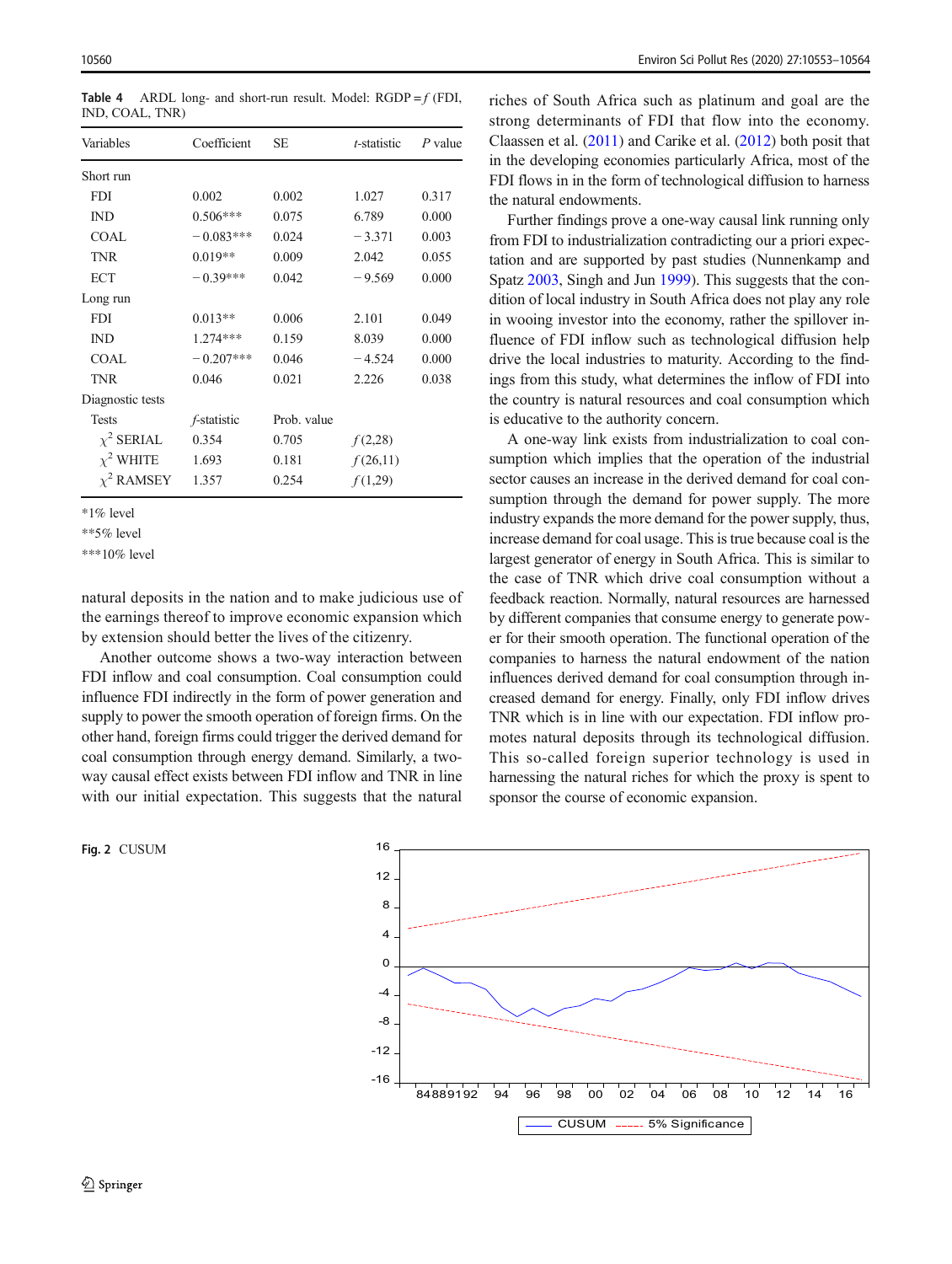<span id="page-8-0"></span>Fig. 3 CUSUMSQ



# Conclusion

The connection between inflow of Foreign Direct Investment into South Africa and the prosperity of the economy has been an issue of increasing concern with past studies revealing either a positive or negative connection with no consensus in the debate. Given the foregoing, this study mainly seeks to investigate FDI-led growth hypothesis with a specific emphasis on the role of industrialization in attraction FDI inflow. The results have confirmed the said hypothesis went further to prove that industrialization is not a determining factor in attracting FDI inflow into South Africa. Rather, the key players in attracting FDI inflow are coal consumption and natural deposits of the nation. This is an indication that FDI inflow into the economy is a key fact for economic advancement. The second implication is that improving the condition of the local industries is not a pre-condition to attracting new potential investors into the economy neither does it develop the absorptive capacity of the economy as argued in the literature (Nunnenkamp and Spatz [2003;](#page-10-0) Singh and Jun [1999](#page-10-0)).

The unidirectional interaction from coal consumption to economic growth implies that coal-intensive policy should be chosen in place of conservative policy which is very instructive to the South African (SA) policy makers. However, coal is not a clean energy source. Thus, the need for a paradigm shift to cleaner energy sources and technologies in her energy mix is encouraged, which are reputed to be more environmentally friendly for the SA economy (Emir and Bekun

Table 5 Bayer and Hanck result to cointegration

| Fitted model                              | EG-JOH         | EG-JOH-BO-BDM                           | Cointegration remark |         |
|-------------------------------------------|----------------|-----------------------------------------|----------------------|---------|
| $LnGDP = f(LnFDI, LnIND, LnCOAL, LNTRN)$  | 68.464**       | 35.988                                  | Yes                  |         |
| Critical values                           | 29.444         | 19.878                                  | Yes                  |         |
| ARDL bounds test results to cointegration |                |                                         |                      |         |
| <i>f</i> -bounds test                     |                | Null hypothesis: no levels relationship |                      |         |
| Test statistic                            | Value          | Sig.                                    | I(0)                 | I(1)    |
| f-statistic                               | 15.131*        | $10\%$                                  | 3.03                 | 4.06    |
| K                                         | $\overline{4}$ | 5%                                      | 3.47                 | 4.57    |
|                                           |                | 2.5%                                    | 3.89                 | 5.07    |
|                                           |                | $1\%$                                   | 4.4                  | 5.72    |
| $t$ -bounds Test                          |                | Null hypothesis: no levels relationship |                      |         |
| Test statistic                            | Value          | Sig.                                    | I(0)                 | I(1)    |
| t-statistic                               | $-9.569$       | $10\%$                                  | $-3.13$              | $-4.04$ |
|                                           |                | 5%                                      | $-3.41$              | $-4.36$ |
|                                           |                | 2.5%                                    | $-3.65$              | $-4.62$ |
|                                           |                | $1\%$                                   | $-3.96$              | $-4.96$ |
|                                           |                |                                         |                      |         |

Source: author computation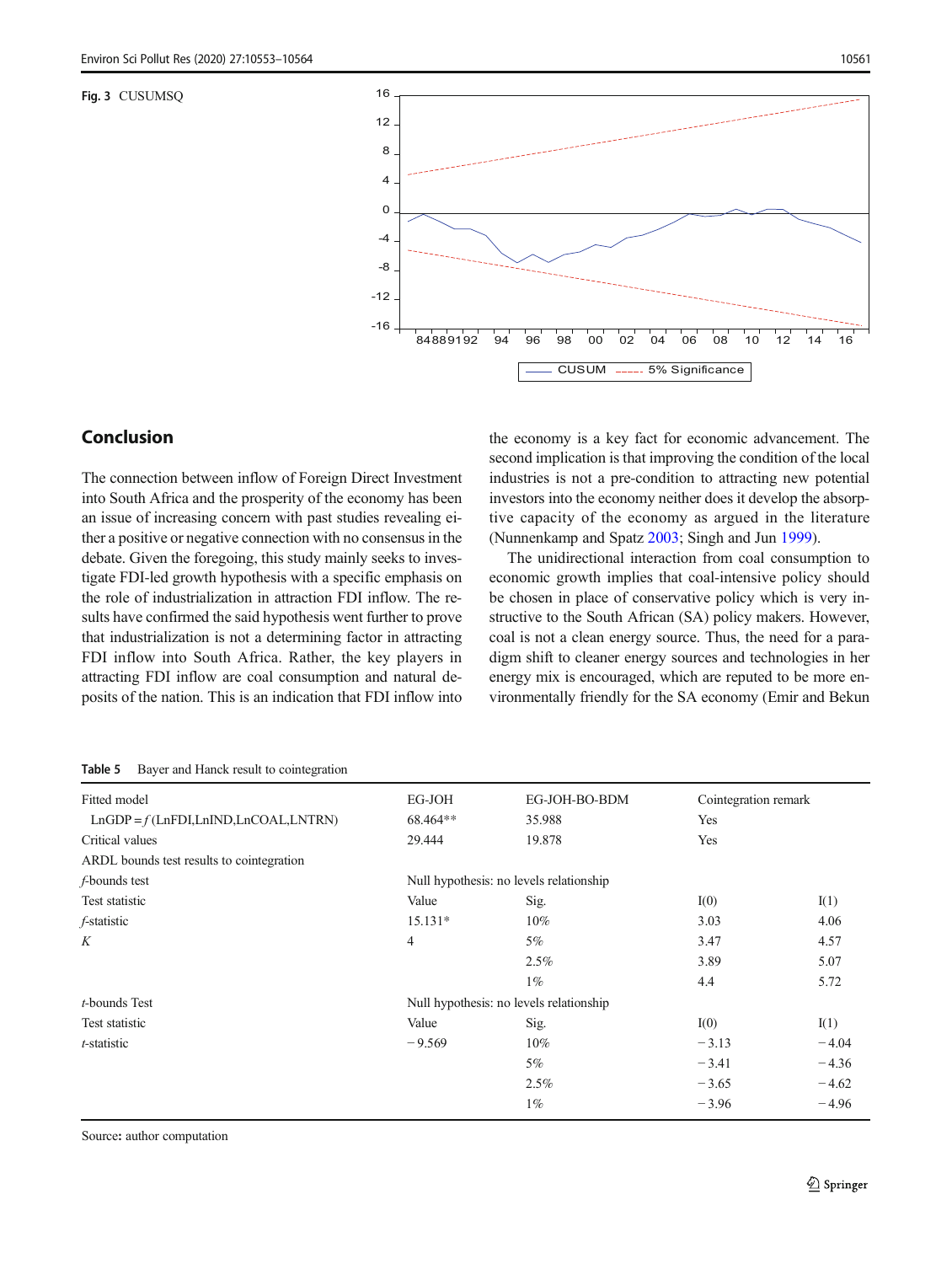<span id="page-9-0"></span>Table 6 Granger block exogeneity results

| Excluded                   | Chi square | df                       | Prob   |
|----------------------------|------------|--------------------------|--------|
| Dependent variable: RGDP   |            |                          |        |
| <b>LNFDI</b>               | 5.522**    | $\mathbf{1}$             | 0.0188 |
| <b>LNIND</b>               | 0.498      | 1                        | 0.4806 |
| <b>LNCOAL</b>              | $3.623**$  | 1                        | 0.0570 |
| <b>LNTNR</b>               | 16.479***  | 1                        | 0.0000 |
| All                        | 68.697***  | 4                        | 0.0000 |
| Dependent variable: LNFDI  |            |                          |        |
| <b>LNGDP</b>               | 0.5782     | 1                        | 0.4470 |
| <b>LNIND</b>               | 0.809      | 1                        | 0.3682 |
| <b>LNCOAL</b>              | 5.763**    | 1                        | 0.0164 |
| <b>LNTNR</b>               | $4.532**$  | 1                        | 0.0333 |
| A11                        | 17.955***  | $\overline{\mathcal{L}}$ | 0.0013 |
| Dependent variable: LNIND  |            |                          |        |
| <b>LNGDP</b>               | 0.831      | 1                        | 0.3619 |
| <b>LNFDI</b>               | 4.470**    | 1                        | 0.0345 |
| <b>LNCOAL</b>              | 0.375      | 1                        | 0.5402 |
| <b>LNTNR</b>               | 13.188***  | 1                        | 0.0003 |
| All                        | 48.829***  | $\overline{4}$           | 0.0000 |
| Dependent variable: LNCOAL |            |                          |        |
| <b>LNGDP</b>               | 1.398      | 1                        | 0.2370 |
| <b>LNFDI</b>               | 9.364***   | 1                        | 0.0022 |
| <b>LNIND</b>               | 4.334**    | 1                        | 0.0374 |
| <b>LNTNR</b>               | 3.394 **   | 1                        | 0.0654 |
| All                        | 292.542*** | $\overline{4}$           | 0.0000 |
| Dependent variable: LNTNR  |            |                          |        |
| <b>LNGDP</b>               | 1.516      | 1                        | 0.2183 |
| <b>LNFDI</b>               | 4.374**    | 1                        | 0.0365 |
| <b>LNIND</b>               | 0.896      | 1                        | 0.3438 |
| <b>LNCOAL</b>              | 0.053      | 1                        | 0.8176 |
| All                        | 145.396*** | $\overline{4}$           | 0.0000 |

\*\*\*Significance at 0.01

\*\*Significance at 0.05

[2019\)](#page-10-0). In summary, to set the economy on the right path for achieving economic prosperity, policy makers should develop the absorptive capacity of the economy to attract new investors, coupled with the creation of a stable macroeconomic environment and the implementation of tax exemption or tax holidays to encourage an inflow of new investors to the energy sector. This could be complemented by economic growth policy that encourages increase consumption of coal as an alternatives source of energy which is cheaper comparatively. Finally, the course of economic prosperity could be achieved through proper investment of the gain from the natural deposits of the nation. The government should ensure that the revenue from the natural endowment is injected into the productive sector of the economy to ensure maximum return that will transcend to economic expansion.

Open Access This article is licensed under a Creative Commons Attribution 4.0 International License, which permits use, sharing, adaptation, distribution and reproduction in any medium or format, as long as you give appropriate credit to the original author(s) and the source, provide a link to the Creative Commons licence, and indicate if changes were made. The images or other third party material in this article are included in the article's Creative Commons licence, unless indicated otherwise in a credit line to the material. If material is not included in the article's Creative Commons licence and your intended use is not permitted by statutory regulation or exceeds the permitted use, you will need to obtain permission directly from the copyright holder. To view a copy of this licence, visit http://creativecommons.org/licenses/by/4.0/.

# References

- Abbes SM, Mostéfa B, Seghir G, & Zakarya GY (2015). Causal Interactions between FDI, and Economic Growth: Evidence from Dynamic Panel Co-integration. Procedia Economics and Finance, 23(October 2014), 276–290. [https://doi.org/10.1016/s2212-](https://doi.org/10.1016/s2212-5671(15)00541-9) [5671\(15\)00541-9](https://doi.org/10.1016/s2212-5671(15)00541-9)
- Abdouli M, Hammami S (2017) The impact of FDI inflows and environmental quality on economic growth: an empirical study for the MENA countries. J Knowl Econ 8(1):254–278
- Adams S (2009) Foreign direct investment, domestic investment, and economic growth in sub-Saharan Africa. J Policy Model 31(6): 939–949
- Adedoyin FF, Gumede IM, Bekun VF, Etokakpan UM, & Balsalobrelorente D (2020). Modelling coal rent, economic growth and CO2 emissions : Does regulatory quality matter in BRICS economies ? Science of the Total Environment, 710, 136284. [https://doi.org/10.](https://doi.org/10.1016/j.scitotenv.2019.136284) [1016/j.scitotenv.2019.136284](https://doi.org/10.1016/j.scitotenv.2019.136284)
- Akadiri SS, Bekun FV, Taheri E, Akadiri AC (2019) Carbon emissions, energy consumption and economic growth: a causality evidence. Int J Energy Technol Policy 15(2–3):320–336
- Almfraji MA, Almsafir MK (2014) Foreign direct investment and economic growth literature review from 1994 to 2012. Procedia Soc Behav Sci 129:206–213
- Alola AA, Alola UV (2019) The dynamic nexus of crop production and population growth: housing market sustainability pathway. Environ Sci Pollut Res 26(7):6472–6480
- Álvarez-Herránz A, Balsalobre D, Cantos JM, Shahbaz M (2017) Energy innovations-GHG emissions nexus: fresh empirical evidence from OECD countries. Energy Policy 101:90–100
- Alvarez-Herranz A, Balsalobre-Lorente D, Shahbaz M, Cantos JM (2017) Energy innovation and renewable energy consumption in the correction of air pollution levels. Energy Policy 105:386–397
- Ayadi FS (2010) Sectoral analysis of foreign direct investment and economic growth in Nigeria. Int J Trade Glob Mark 3(4):327–340
- Balsalobre-Lorente D, Shahbaz M, Roubaud D, Farhani S (2018) How economic growth, renewable electricity and natural resources contribute to CO2 emissions? Energy Policy 113:356–367
- Bayer C, Hanck C (2013) Combining non-cointegration tests. J Time Ser Anal 34(1):83–95
- Bekun FV, Alola AA, Sarkodie SA (2019a) Toward a sustainable environment: Nexus between CO2 emissions, resource rent, renewable and nonrenewable energy in 16-EU countries. Sci Total Environ 657:1023–1029
- Bekun FV, Emir F, Sarkodie SA (2019b) Another look at the relationship between energy consumption, carbon dioxide emissions, and economic growth in South Africa. Sci Total Environ 655:759–765
- Bezuidenhout H (2009) A regional perspective on aid and FDI in Southern Africa. Int Adv Econ Res 15(3):310–321
- Borensztein E, De Gregorio J, Lee JW (1998) How does foreign direct investment affect economic growth? 1. J Int Econ 45(1):115–135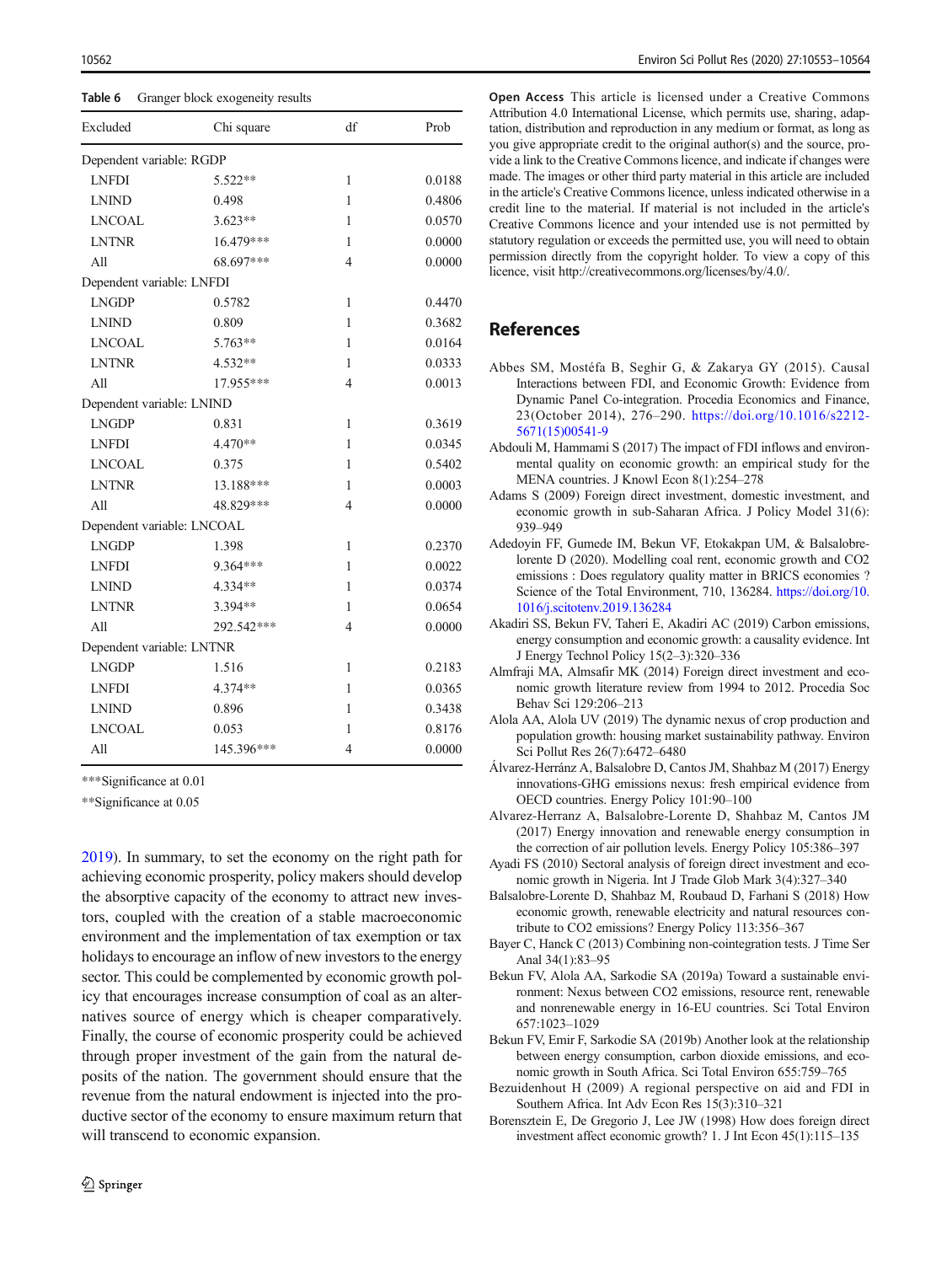- <span id="page-10-0"></span>Carike C, Elsabé L, Henri B (2012) Chinese foreign direct investment in Africa: making sense of a new economic reality. Afr J Bus Manag 6(47):11583–11597
- Claassen C, Loots E, Bezuidenhout H (2011) Chinese foreign direct investment in Africa. Economic Research Southern Africa Working Paper, 261
- Clark C, Chan S (1996) MNCs and developmentalism: domestic structures as an explanation for east Asian dynamism. In: Foreign Direct Investment in a Changing Global Political Economy (pp. 84–103). Palgrave Macmillan, London
- Emir F, Bekun FV (2019) Energy intensity, carbon emissions, renewable energy, and economic growth nexus: new insights from Romania. Energy Environ 30(3):427–443
- Engle RF, Granger CW (1987) Co-integration and error correction: representation, estimation, and testing. Econometrica: J Econ Soc 251– 276
- Fatai K, Oxley L, Scrimgeour FG (2004) Modelling the causal relationship between energy consumption and GDP in New Zealand, Australia, India, Indonesia, the Philippines and Thailand. Math Comput Simul 64(3–4):431–445
- Flora P, Agrawal G (2014) Foreign direct investment (FDI) and economic growth relationship among highest FDI recipient Asian economies: a panel data analysis. Int Bus Manag 8(2):126–132
- Goh SK, Sam CY, McNown R (2017) Re-examining foreign direct investment, exports, and economic growth in Asian economies using a bootstrap ARDL test for cointegration. J Asian Econ 51:12–22
- Govindaraju VC, Tang CF (2013) The dynamic links between CO2 emissions, economic growth and coal consumption in China and India. Appl Energy 104:310–318
- Granger CWJ (1969). Investigating Causal Relations by Econometric Models and Cross-spectral Methods. Econometrica 37(3):424. [https://doi.org/10.2307/1912791](https://doi.org/10.1016/j.scitotenv.2019.136284)
- Gungor H, Katircioglu ST (2010) Financial development, FDI and real income growth in Turkey: an empirical investigation from the bounds tests and causality analysis. Actual Probl Econ 11(114): 215–225
- Güngör H, Ringim SH (2017) Linkage between foreign direct investment, domestic investment and economic growth: evidence from Nigeria. Int J Econ Financ Issues 7(3):97–104
- Güngör H, Katircioglu S, Mercan M (2014) Revisiting the nexus between financial development, FDI, and growth: new evidence from second generation econometric procedures in the Turkish context. Acta Oecon 64(1):73–89
- Herzer D (2012) How does foreign direct investment really affect developing countries' growth? Rev Int Econ 20(2):396–414
- Inekwe JN (2013) FDI, employment and economic growth in Nigeria. Afr Dev Rev 25(4):421–433
- Jinke L, Hualing S, Dianming G (2008) Causality relationship between coal consumption and GDP: difference of major OECD and non-OECD countries. Appl Energy 85(6):421–429
- Johansen S, Juselius K (1990) Maximum likelihood estimation and inference on cointegration with applications to the demand for money. Oxf Bull Econ Stat 52(2):169–210
- Kalai M, Zghidi N (2019) Foreign direct investment, trade, and economic growth in MENA countries: empirical analysis using ARDL bounds testing approach. J Knowl Econ 10(1):397–421
- Khobai H, Hamman N, Mkhombo T, Mhaka S, Mavikela N, Phiri A (2017) The FDI-growth nexus in South Africa: a re-examination using quantile regression approach
- Lee JW (2013) The contribution of foreign direct investment to clean energy use, carbon emissions and economic growth. Energy Policy 55:483–489
- Li X, Liu X (2005) Foreign direct investment and economic growth: an increasingly endogenous relationship. World Dev 33(3):393–407
- Mah JS (2010) Foreign direct investment inflows and economic growth of China. J Policy Model 32(1):155–158
- Malikane C, Chitambara P (2017) Foreign direct investment, democracy and economic growth in southern Africa. Afr Dev Rev 29(1):92– 102
- Mehic E, Silajdzic S, Babic-Hodovic V (2013) The impact of FDI on economic growth: some evidence from southeast Europe. Emerg Markets Finance Trade 49(sup1):5–20
- Nasrin N, Khan NN (2016) Governance and economic growth: evidence from South Asian countries. Afr J Econ Sustain Dev 5(4):365–381
- Nistor P (2014) FDI and economic growth, the case of Romania. Proc Econ Finance 15:577–582
- Nunnenkamp P, Spatz J (2003) Foreign direct investment and economic growth in developing countries: how relevant are host-country and industry characteristics?
- Nyoni T (2018) Box-Jenkins ARIMA approach to predicting net FDI inflows in Zimbabwe
- Okunola AM (2016) Nigeria: positioning rural economy for implementation of sustainable development goals. Turk J Agric-Food Sci Technol 4(9):752–757
- Omri and Kahoulib (2013) Causal relationships between energy consumption, foreign direct investment and economic growth: Fresh evidence from dynamic simultaneous-equations models. 67(2014)913–922
- Pandya V, Sisombat S (2017) Impacts of foreign direct investment on economic growth: empirical evidence from Australian economy. Int J Econ Financ 9(5):121
- Pesaran MH, Shin Y, & Smith RJ (2001). Bounds testing approaches to the analysis of level relationships. Journal of Applied Econometrics 16(3):289–326. [https://doi.org/10.1002/jae.616](https://doi.org/10.1016/j.scitotenv.2019.136284)
- Phillips PC, Ouliaris S (1990) Asymptotic properties of residual based tests for cointegration. Econometricia 12:165–193
- Pradhan, RP (2002). Foreign direct investment and economic growth in India: A production function analysis. Indian Journal of Economicsndian Journal of Economics
- Pradhan RP, Arvin MB, Hall JH (2019) The nexus between economic growth, stock market depth, trade openness, and foreign direct investment: the case of ASEAN countries. Singap Econ Rev 64(03): 461–493
- Saint Akadiri S, Bekun FV, Sarkodie SA (2019) Contemporaneous interaction between energy consumption, economic growth and environmental sustainability in South Africa: what drives what? Sci Total Environ 686:468–475
- Samir S, Shahbaz M, Akhtar P (2018) The long-run relationship between transport energy consumption and transport infrastructure on economic growth in MENA countries
- Sarkodie SA, Adams S (2018) Renewable energy, nuclear energy, and environmental pollution: accounting for political institutional quality in South Africa. Sci Total Environ 643:1590–1601
- Sarkodie SA, Strezov V (2019) Effect of foreign direct investments, economic development and energy consumption on greenhouse gas emissions in developing countries. Sci Total Environ 646:862–871
- Shahbaz M, Rahman MM (2012) The dynamic of financial development, imports, foreign direct investment and economic growth: cointegration and causality analysis in Pakistan. Glob Bus Rev 13(2):201–219
- Shahbaz M, Khan S, Tahir MI (2013) The dynamic links between energy consumption, economic growth, financial development and trade in China: fresh evidence from multivariate framework analysis. Energy Econ 40:8–21
- Shahbaz M, Balsalobre-Lorente D, Sinha A (2019) Foreign direct investment–CO2 emissions nexus in Middle East and north African countries: importance of biomass energy consumption. J Clean Prod 217:603–614
- Singh H, Jun KW (1999) Some new evidence on determinants of foreign direct investment in developing countries. The World Bank